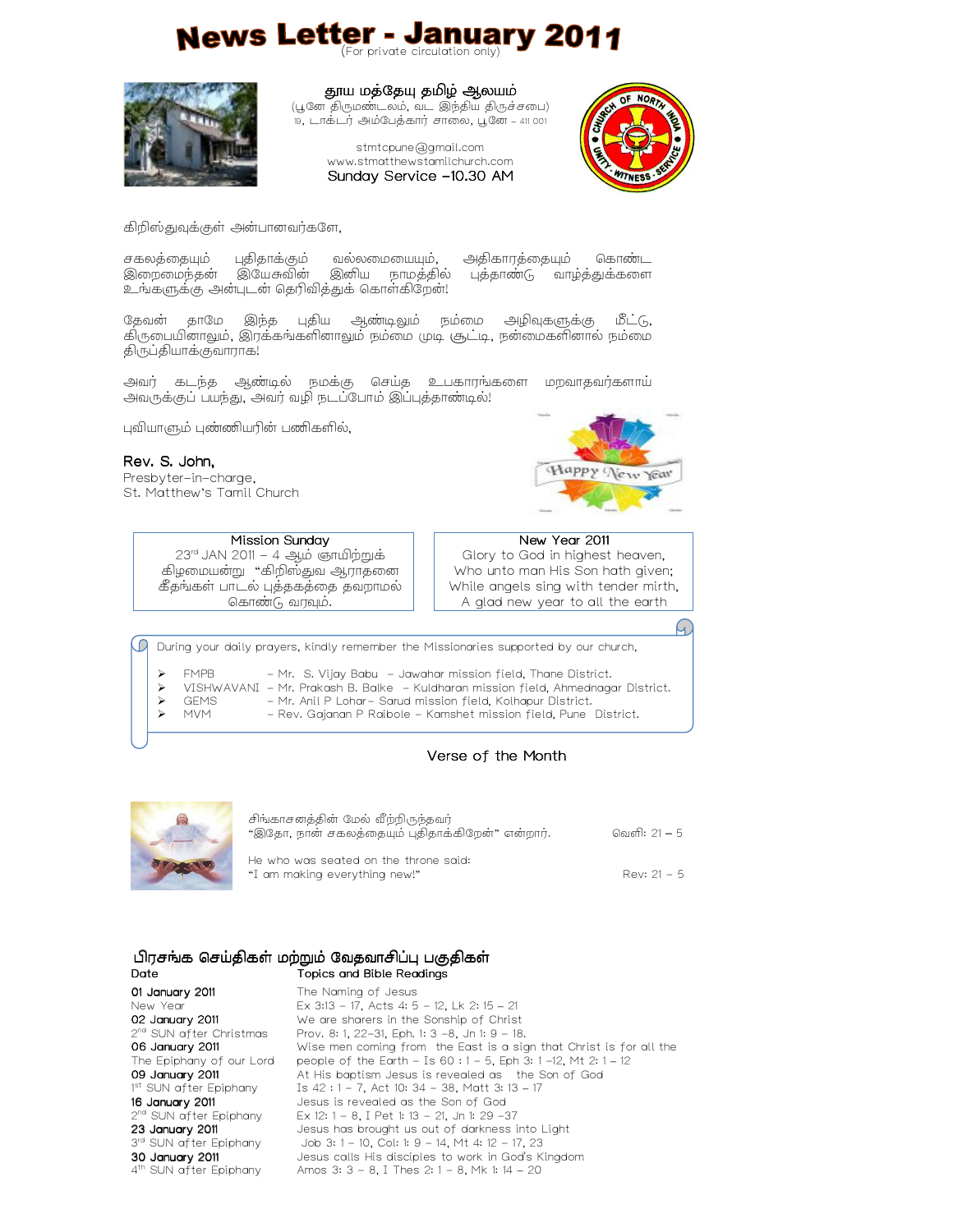#### ஜனவரியின் முக்கிய நாட்கள்

- 1st New Year Day
- 1<sup>st</sup> Day of Vedanayagam Samuel Azariah
- 5<sup>th</sup> Epiphany Eve
- 9 th NRI Day
- 12<sup>th</sup> National Youth Day
- 15<sup>th</sup> Army Day
- 16<sup>th</sup> Day of Robert De Nobili

#### பிறந்த நாள் வாழ்த்துக்கள்!

- 1<sup>st</sup> Rev. Kenseelan Azariah 1<sup>st</sup> Mr. Benielraj Abraham Jacob 14<sup>th</sup> Mrs. Vanitha 1<sup>st</sup> Mr. Satish Madankumar 1<sup>st</sup> Mrs. Jeevamani David 4 th Mr. Bennet Arul Chelliah 6<sup>th</sup> Mr. Premkumar Samuel Raj 15<sup>th</sup> Mr. Godwin Joseph Noble 7 th Miss. Racheal Joseph 16 th Mr. Matthew Manoharan 8 th Mr. Wilson Daniel 10<sup>th</sup> Mr. Justin Laurence 13<sup>th</sup> Mr. Frank Stephens 14 th Mrs. Thangam Paul
- 14 th Mr. Isaac Vedamani Das 15<sup>th</sup> Mrs. Therasa Jayapaul David 15<sup>th</sup> Mrs. Anusha Daniel 18<sup>th</sup> Mr. Vilojan Daniel 18<sup>th</sup> Mr. Jeyakumar Jayraj 18<sup>th</sup> Mrs. Esther Rajan 18<sup>th</sup> Miss. Kiruba Baskar

24 th Mrs. Prema Swami Pillai

26<sup>th</sup> Mr. Vedamani Das 28 th Mr. Simon Yesudas Daniel 30<sup>th</sup> Mrs. Ratchagi Christian 30 th Master Jerold James 31<sup>st</sup> Miss. Gracy Joseph 31<sup>st</sup> Miss. Cynthia Francis

18<sup>th</sup> to 25<sup>th</sup> Week of Prayer for Christian Unity 24 th Day of Timothy, companion of Paul

26<sup>th</sup> Indian Republic Day 26<sup>th</sup> Day of Polycarp of Smyrna 26<sup>th</sup> International Customs Day

31<sup>st</sup> World Leprosy Eradication Day

30<sup>th</sup> Martyr's Day



# திருமண நாள் வாழ்த்துக்கள் !

2<sup>nd</sup> Mrs. & Mr. Ambu Dass Daniel 3<sup>rd</sup> Mrs. & Mr. Jemiedas George 19<sup>th</sup> Mrs. & Mr. Dixson Jose 24 th Mrs. & Mr. Manoharan Samuel Raj

# New Year: One request for the year 2011

Dear Master, For this new year, Just one request I bring: I do not pray for happiness, Or any earthly thing— I do not ask to understand The way Thou leadeth me, But this I ask: Teach me to do The thing that pleaseth Thee.

I want to know Thy guiding voice, To walk with Thee each day. Dear Master make me swift to hear And ready to obey. And thus the year I now begin A happy year will be— If I am seeking just to do The thing that pleaseth Thee.





#### பணித்தள அறிக்கைகள்

FMPB: Praising Points: Completion of Kanu Bhai's house construction, Saving Sheela twice from snake-bite, relief from stomach pain for Nima Ben & relief from eye pain for Karina Ben. Prayer Points: Restart of Sunday service at Karti vasti, Construction work in Burwad, Tukwada & Loharmal Church, People who oppose mission work & Arelkati's congregation to be united.

VISHWAVANI : Praising Points Nagnath Gore blessed with a female child; Navnath Kendke coming to prayer meeting; Appa Kakade reads New Testament; Sanju Belekar heard the gospel and gave good response. Prayer Points: Swapnil rupekar , Swati Adhav and Machu Salve all to get saved; Dilip satva should come to prayer meet and grow in word of god;

GEMS: Praising Points: Leadership meeting; Tamil Nadu team's inspiration and motivation; Fasting prayer. Prayer Points: Ankush Gholap suffering from TB&Cancer; Bhilwadi church dedication program; Land for Sarud church; children ministry; Sangrul church construction work

MVM: Praise Points: Laxman Wagmare relieved from alcoholic habits; All night prayer and Bhajan; Tautwadi believers are growing in the faith; Ministry started in Warsoli village. Prayer Points: Chiwala Bible study; Balu and Ramesh Waghmare to be relieved from alcohol addiction; Response to gospel in Warugaon village.

# 2010 ஆம் ஆண்டு கிறிஸ்துமஸ் மரவிழா

கடந்த ஆண்டின் கிறிஸ்துமஸ் மரவிழாவானது டிசம்பர் 19 ஆம் தேதி சிறப்பாக நடைபெற்றது. திரு. Bhen Samson அவர்கள் சிறப்பு விருந்தினராக கலந்து கொண்டு பரிசுகளை வழங்கி சிறப்பித்ததோடு கர்த்தரின் செய்தியையும் ("God's Gift") அளித்தார். ஓய்வு <u>நாள்</u> பாடசாலை மாணவர்கள் மற்றும் வாலிப ஐக்கிய சஙகத்தினர் சிறப்பு நிகழ்ச்சிகளை வழங்கினார்கள்.

# வேதாகம வினாவிடை போட்டி – ஜனவரி 2011

- விடைகள் போதகரிடம் /e-mailலில் வந்து சேர வேண்டிய கடைசி நாள் 23<sup>rd</sup> January 2011.
- விடைகள் வசன ஆதாரத்துடன் இருக்கவேண்டும். முழு வசனத்தையும் எழுதாமல் பதிலை
- மட்டும் எழுதவும். ஒரு கேள்விக்கு ஒரு பதில் மட்டும் எழுத வேண்டும். • To answer in English – Please refer New International Version Bible.
- 
- அம்மோனிய புத்திரரின் தகப்பன் பெயர் என்ன? Who is the father of Ammonites? அம்மோலாய் புத்தாரர்ஸ் தகப்பலா எப்பார் என்னா. இன் பெயர் பெயர் பார் பார்ப்பட்டான்?<br>சீகேம் பட்டணத்திற்கு எதிரே யாக்கோபு கட்டிய பலி பீடத்திற்கு என்ன பேரிட்டான்? What is the name of the altar setup by Jacob at Shechem?
- 3. யார் பெத்துவேலின் குமாரத்தியை விவாகம் பண்ணினார்?
- Who got married to the daughter of Bethuel?
- 4. சில்பாளின் மகன் பெயர் "காத்" என்பதன் அர்த்தம் என்ன?